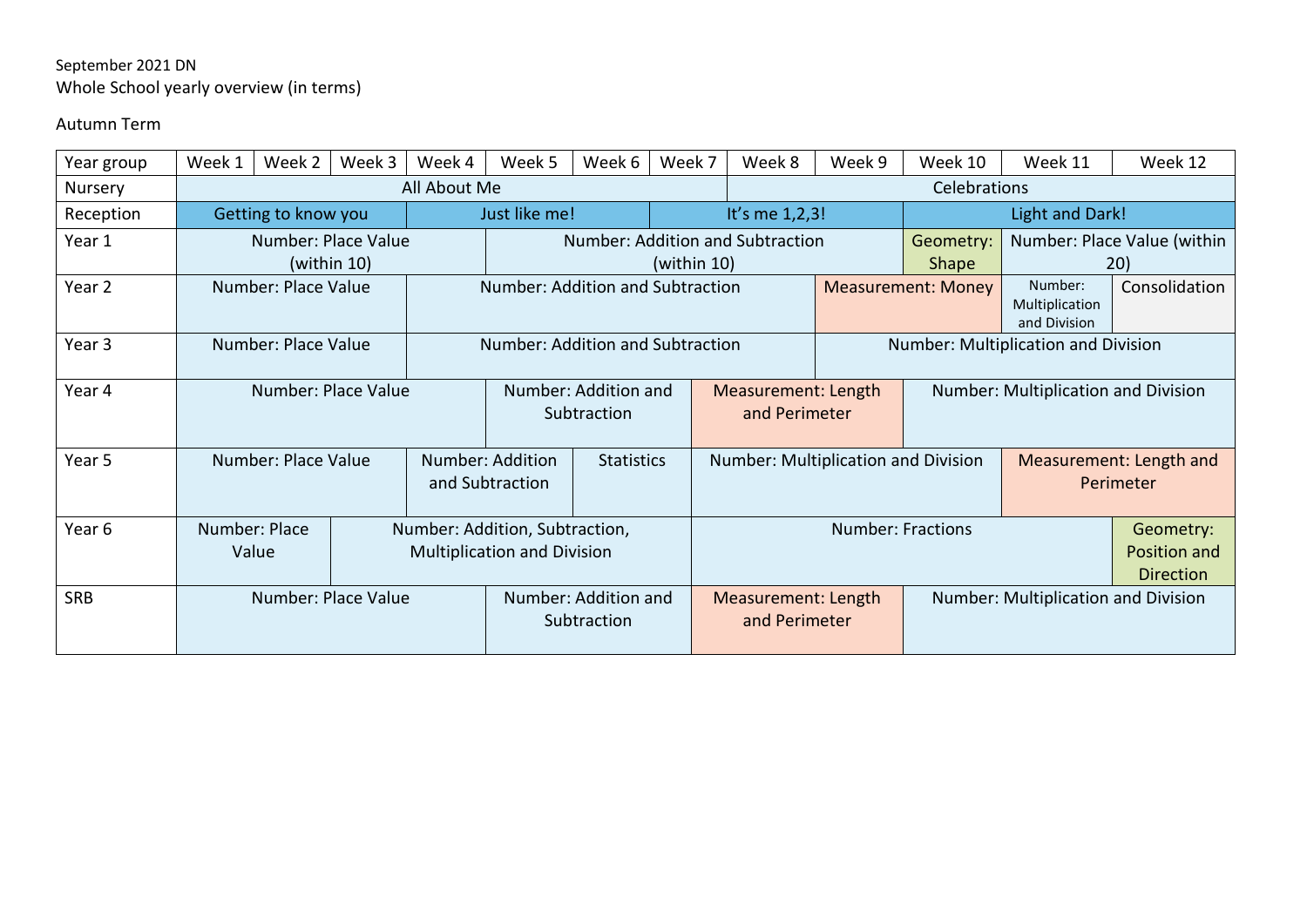## September 2021 DN Spring Term

| Year group        | Week 1                                        | Week 2                              | Week 3                                          | Week 4                | Week 5                                                       | Week 6                                      | Week 7                            | Week 8                                        | Week 9                                                            | Week 10                              | Week 11                                    | Week 12       |  |
|-------------------|-----------------------------------------------|-------------------------------------|-------------------------------------------------|-----------------------|--------------------------------------------------------------|---------------------------------------------|-----------------------------------|-----------------------------------------------|-------------------------------------------------------------------|--------------------------------------|--------------------------------------------|---------------|--|
| Nursery           |                                               |                                     | <b>Numbers</b>                                  |                       |                                                              |                                             | <b>Colours</b>                    |                                               |                                                                   |                                      |                                            |               |  |
| Reception         | Alive in 5!                                   | Growing 6,7,8!                      |                                                 |                       | Building 9 and 10!                                           |                                             |                                   | Consolidation                                 |                                                                   |                                      |                                            |               |  |
| Year 1            | Consolidation                                 |                                     | Number: Addition and<br>Subtraction (within 20) |                       |                                                              | Number: Place Value<br>(within 50)          | Measurement:<br>Length and Height |                                               |                                                                   | Measurement:<br>Weight and<br>Volume |                                            | Consolidation |  |
| Year <sub>2</sub> |                                               | Number: Multiplication and Division |                                                 |                       | <b>Statistics</b><br>Geometry:<br><b>Properties of Shape</b> |                                             |                                   |                                               |                                                                   |                                      |                                            |               |  |
| Year <sub>3</sub> | Number: Multiplication and                    | <b>Division</b>                     |                                                 | Measurement:<br>Money |                                                              | <b>Statistics</b>                           | Measurement: Length and           | Perimeter                                     | <b>Number: Fractions</b>                                          |                                      |                                            | Consolidation |  |
| Year 4            | Number: Multiplication and                    | <b>Division</b>                     |                                                 | Measurement:<br>Area  | <b>Number: Fractions</b>                                     |                                             |                                   |                                               |                                                                   | Number: Decimals                     |                                            | Consolidation |  |
| Year 5            | Number: Multiplication and                    | Division                            |                                                 |                       |                                                              |                                             | <b>Number: Fractions</b>          |                                               |                                                                   |                                      | <b>Number: Decimals</b><br>and Percentages | Consolidation |  |
| Year 6            | Number: Decimals                              |                                     | Number: Percentages                             | Number:<br>Algebra    |                                                              | <b>Measurement</b><br>: Converting<br>Units |                                   | Measurement:<br>Perimeter, Area<br>and Volume |                                                                   | Number: Ratio                        | <b>Statistics</b>                          |               |  |
| <b>SRB</b>        | Number: Multiplication and<br><b>Division</b> |                                     |                                                 | Measurement:<br>Area  | <b>Number: Fractions</b>                                     |                                             |                                   |                                               | Number: Decimals (yr4)<br>Measurement: Mass and<br>Capacity (yr3) |                                      |                                            | Consolidation |  |